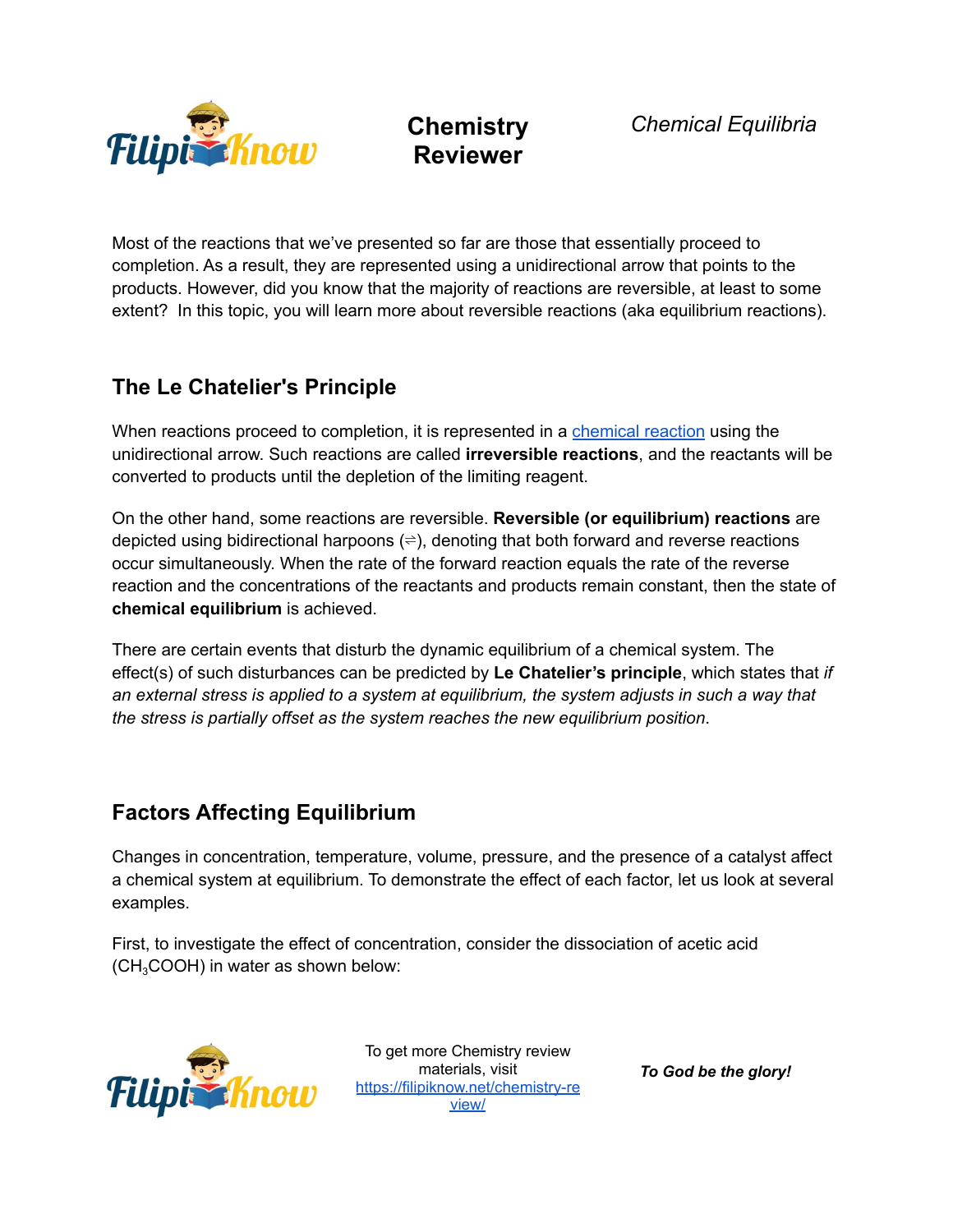

*Chemical Equilibria*

 $CH_3COOH_{(aq)} + H_2O_{(l)} \rightleftharpoons CH_3COO_{(aq)} + H_3O_{(aq)}^+$ 

As you can see, a bidirectional harpoon was used to represent the reaction. It means it's reversible, and the forward and backward reactions occur simultaneously.

Now, imagine that you've added a few drops of  $CH<sub>3</sub>COOH$  to the container. By doing so, you are introducing stress into the system. You might ask: WHY? Well, the main reason is that at equilibrium, the concentration of all the species involved (reactants and products) is constant. By adding a few drops of  $CH_3COOH$ , you are basically changing the concentration of  $CH_3COOH$ in the system, which causes the system to become stressed.

Just like us, systems at equilibrium have coping mechanisms to lessen/remove the stress introduced to them. Reversible reactions deal with stresses by favoring either the forward or the reverse reaction until the system reaches a new equilibrium position. In this specific example, the concentration of  $CH<sub>3</sub>COOH$  increases, so to achieve equilibrium again, the system will reduce the concentration of CH<sub>3</sub>COOH by momentarily favoring the forward reaction. During this adjustment, the rate of the forward reaction is greater than the rate of the reverse reaction. However, once the new equilibrium position is reached, the rate of the forward and reverse reactions will once again be equal.

The same is true if, for example, you added a pint of NaCH<sub>3</sub>COO powder to increase the concentration of  $CH_3COO^-$ . This time, since  $CH_3COO^-$  is on the right side of the equilibrium reaction, the reverse reaction will be momentarily favored to reduce the total concentration of  $CH<sub>3</sub>COO<sup>-</sup>$  until such time that a new equilibrium position is reached.

In our next scenario, what if for some reason, we decided to remove  $H_3O^+$ ? How will the system react? Well, since one of the species on the right side of the reaction is being removed, the system needs to replenish it to somehow counteract the stress. To do so, the reaction will momentarily favor the forward reaction (the reaction shifts to the right) until a new equilibrium position is reached to compensate for the  $H_3O^+$  that was removed.

Lastly, what would happen if we added a few drops of water to the container? Based on our discussion so far, you might have guessed that the reaction will shift to the right to reduce the amount of water added. However, that is not the case. **Only aqueous and gaseous species can affect a system at equilibrium**. Solids and liquids, regardless of amount, do not cause a



To get more Chemistry review materials, visit [https://filipiknow.net/chemistry-re](https://filipiknow.net/chemistry-review/) [view/](https://filipiknow.net/chemistry-review/)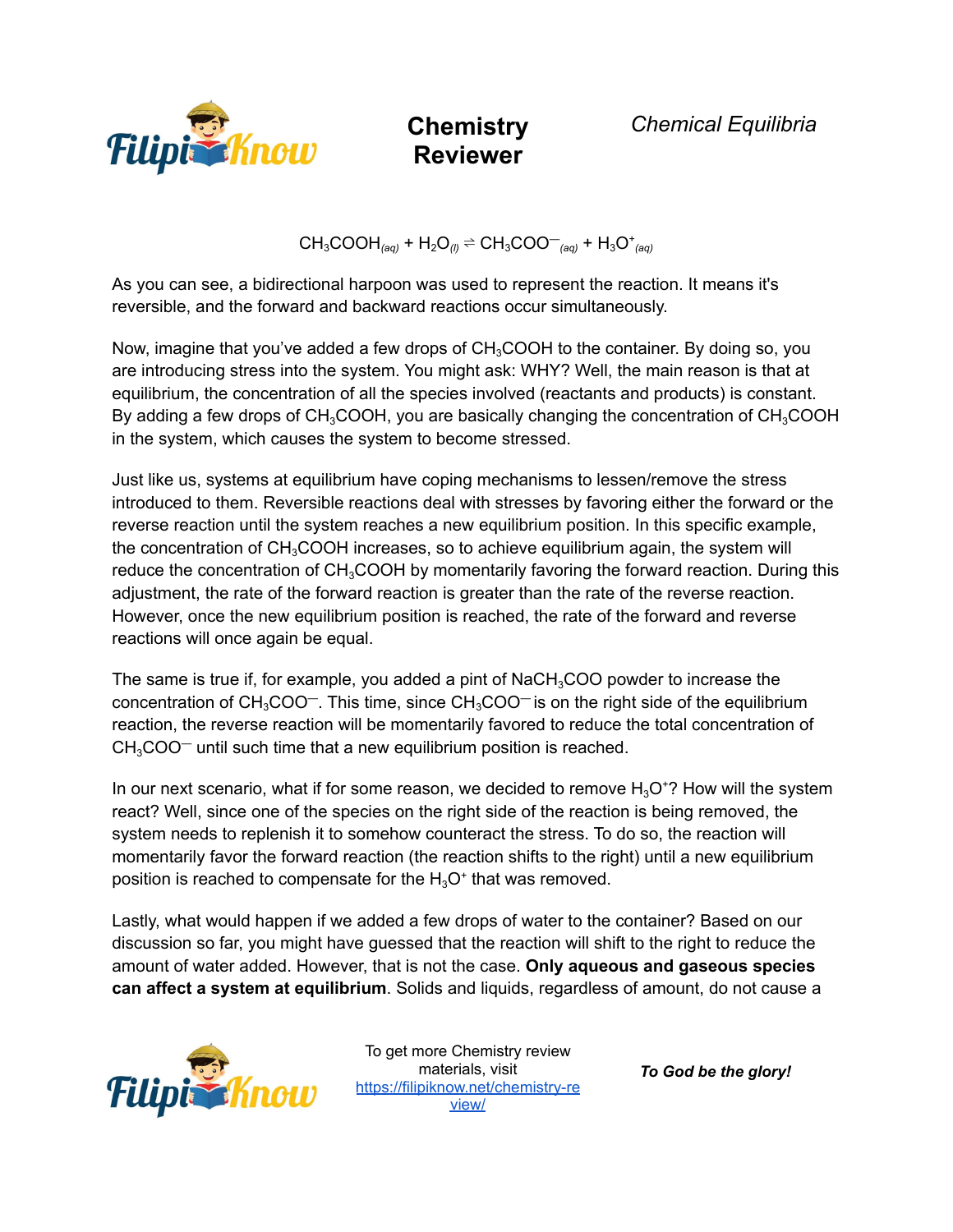

*Chemical Equilibria*

change in equilibrium position. In our example, water is in liquid form, therefore, changing its concentration will not cause any change in the equilibrium.

Let's go to the next factor which is pressure. [Changes](https://filipiknow.net/ideal-gas-law-examples/) in pressure are closely related to changes in the [volume](https://filipiknow.net/ideal-gas-law-examples/) of the system. To help you understand the discussion, refer to the image shown below.



You can see that both scenarios consider the same amount of gas, which, for this example, is exactly 12 molecules. Notice that increasing the pressure applied to the gas causes a decrease in the volume occupied by the gas. Therefore, we can say that in gaseous systems at equilibrium, increasing the pressure is synonymous with decreasing the volume and vice versa. This also implies that changes in pressure (and volume) only affect gaseous systems simply because aqueous solutions, liquids, and solid reagents are **incompressible**.

Let us consider the very famous reaction of  $N_2O_4$  in demonstrating the effect of pressure in gaseous systems at equilibrium. The reaction is written as:

$$
N_2O_{4(g)}\rightleftharpoons 2NO_{2(g)}
$$



To get more Chemistry review materials, visit [https://filipiknow.net/chemistry-re](https://filipiknow.net/chemistry-review/) [view/](https://filipiknow.net/chemistry-review/)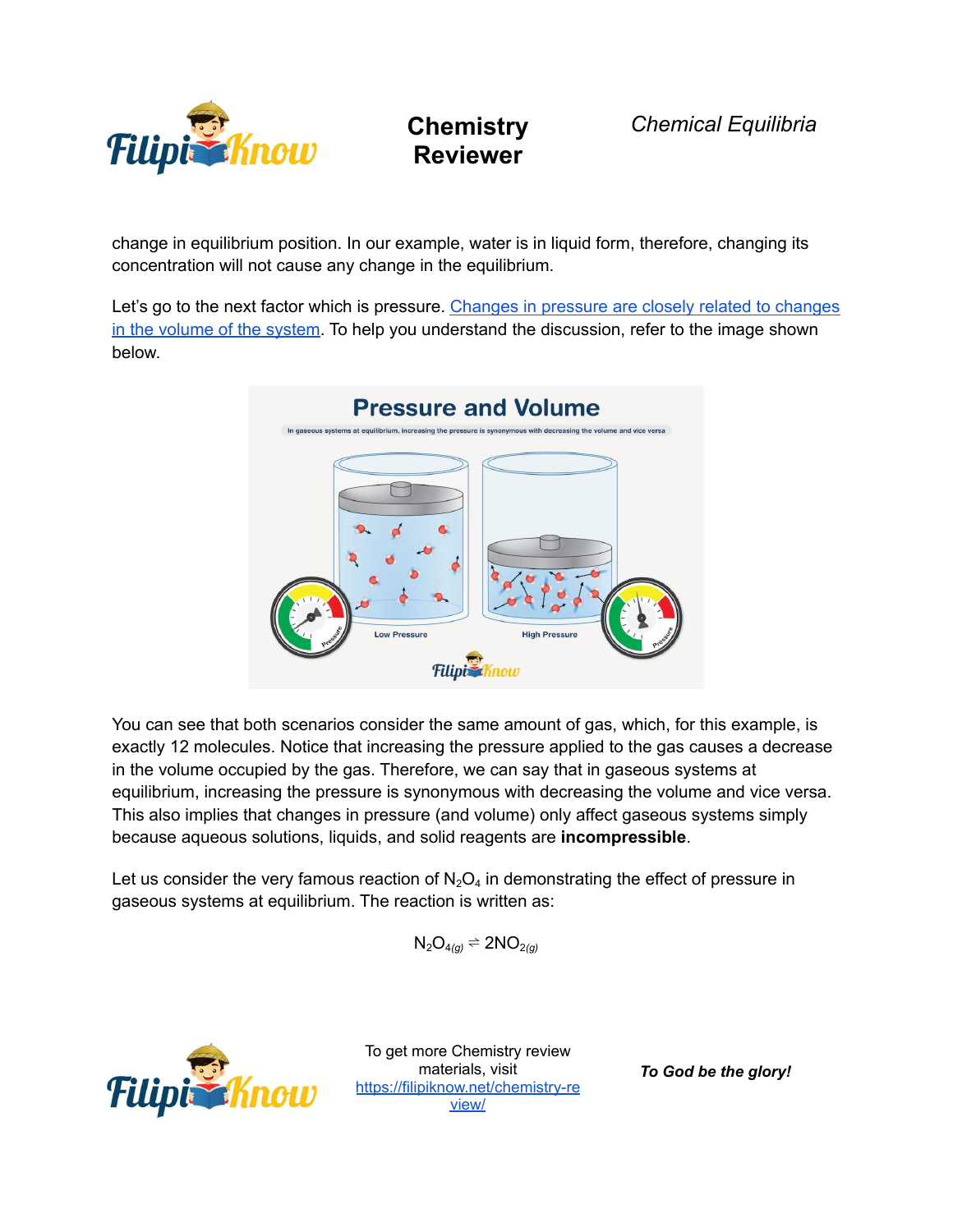

*Chemical Equilibria*

What's so special about this reaction is that you can actually see the system reacting to changes in pressure.

### *How?*

Well, N $_{2}$ O $_{4}$  is a colorless gas, while NO $_{2}$  is a brown gas. During expansion (reduced pressure and higher volume), the reaction favors the formation of gas with a higher number of moles since there is a larger space that the gas can occupy. In our example, there are 2 moles of  $NO<sub>2</sub>$ on the right side of the reaction and 1 mole of  $N_2O_4$  on the left. Since  $NO_2$  has a greater number of moles than  $N_2O_4$ , the equilibrium shifts to the right during expansion, and visually, what you will see inside the syringe is a gas that is initially nearly colorless (since it is first dominated by colorless  $\mathsf{N}_2\mathsf{O}_4$ ) that turns darker brown due to the equilibrium shift favoring the formation of  $NO<sub>2</sub>$ .



The opposite is true during compression. The increase in pressure reduces the volume the gas occupies, and the equilibrium reaction shifts toward the formation of gas with fewer moles. In our particular example, equilibrium will shift towards the formation of colorless  $\mathsf{N}_2\mathsf{O}_4$ , and you will see it visually in the syringe as a change in color from brown to nearly colorless after compression. This change in color signifies that more  $N_2O_4$  exists compared to  $NO_2$  after compression.



To get more Chemistry review materials, visit [https://filipiknow.net/chemistry-re](https://filipiknow.net/chemistry-review/) [view/](https://filipiknow.net/chemistry-review/)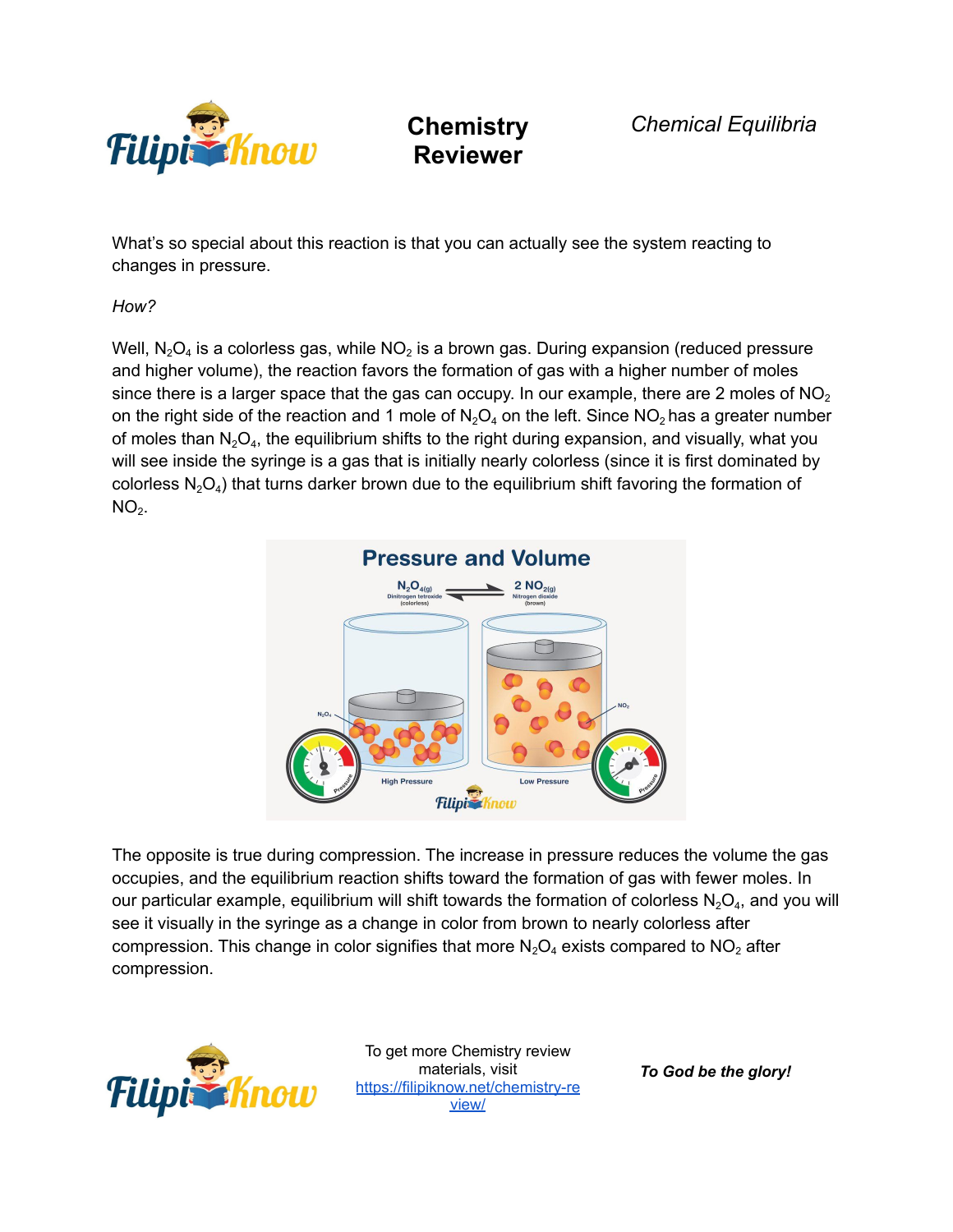

Another parameter that affects equilibrium reaction is temperature. Changes in temperature, however, only affect heat-releasing (**exothermic**) and heat-absorbing (**endothermic**) reactions. For such cases, the heat released is treated as if it is a product of the chemical reaction, while the heat absorbed is treated as if it is a reactant.

Since we are talking about equilibrium reactions, if the forward reaction is endothermic ( $\Delta H^{\circ}$ ) 0), then the reverse is exothermic ( $ΔH° < 0$ ). Take note, however, that there is no such thing as negative heat. When you encounter a negative  $\Delta H^{\circ}$ , the negative sign only implies that the heat was released. On the other hand, if you encounter positive ΔH°, it means that heat was absorbed by the system.

Let us consider again the reaction of  $N_2O_4$  and  $NO_2$  but this time, let us incorporate heat. The complete reaction is as follows:

$$
heat + N_2O_{4(g)} \rightleftharpoons 2NO_{2(g)}
$$

As you can see, heat is written on the reactant side, so the forward reaction is actually heat-absorbing or endothermic. If heat is written on the product side, the reaction is exothermic. Therefore, the reverse reaction is an exothermic process.

To determine the effect of temperature on equilibrium reactions, we need to treat heat as if it is a reagent. For example, if we increase the temperature, it can be seen as if we added heat to the system. To compensate for this stress, the reaction will shift to the right, favoring the formation of brown  $NO<sub>2</sub>$  gas. If you do the reverse, it can be viewed as if we remove heat from the system; hence, the reaction will shift to the left, favoring the formation of colorless  $N<sub>2</sub>O<sub>4</sub>$  gas. The illustration shown below will help you understand this better.



To get more Chemistry review materials, visit [https://filipiknow.net/chemistry-re](https://filipiknow.net/chemistry-review/) [view/](https://filipiknow.net/chemistry-review/)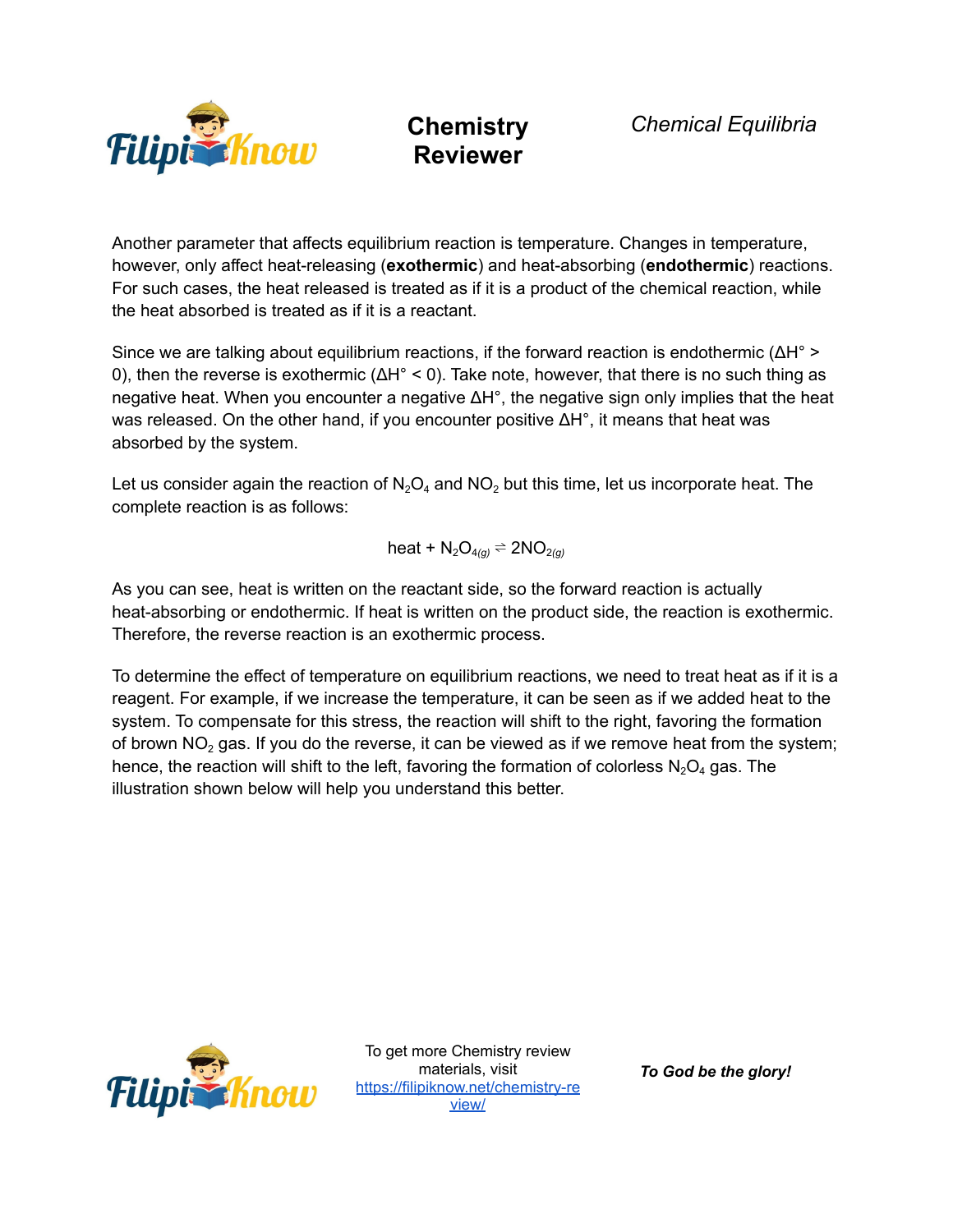



In this figure,  $N_2O_4$  and  $NO_2$  were also used, but instead of a syringe, the system was contained inside a sealed glass bulb. In (a) (T = -78.4 °C), the low temperature implies that it's as if we are removing heat from the system, thereby shifting the equilibrium towards the formation of colorless  $N_2O_4$  gas which solidifies due to extremely low temperature. True enough, no colored gas is visible inside the bulb.

Meanwhile, in (c) (T = 20 °C), it's as if the system was allowed to absorb heat, and the equilibrium shifts toward the formation of brown  $NO<sub>2</sub>$  gas, which is very evident due to the reddish-brown color of the gas inside the bulb. In (b) ( $T = -9.3 \degree C$ ), the bulb contains light yellow gas, which only indicates that appreciable concentrations of both  $N_2O_4$  and  $NO_2$ exist inside the bulb.

Lastly, we will study the effect of catalysts on equilibrium reactions. There is a common misconception that catalysts increase the speed of chemical [reactions](https://filipiknow.net/chemical-kinetics/) by lowering the activation energy. In reality, a catalyst increases the rate of a chemical reaction by providing an alternative reaction pathway with a lower energy of activation.

When applied in equilibrium reactions, the catalyst increases the rate of the forward reaction. However, it also increases the rate of the reverse reaction. Hence, the catalyst does not alter the equilibrium constant nor shift the equilibrium reaction. Now, let us work with an example.



To get more Chemistry review materials, visit [https://filipiknow.net/chemistry-re](https://filipiknow.net/chemistry-review/) [view/](https://filipiknow.net/chemistry-review/)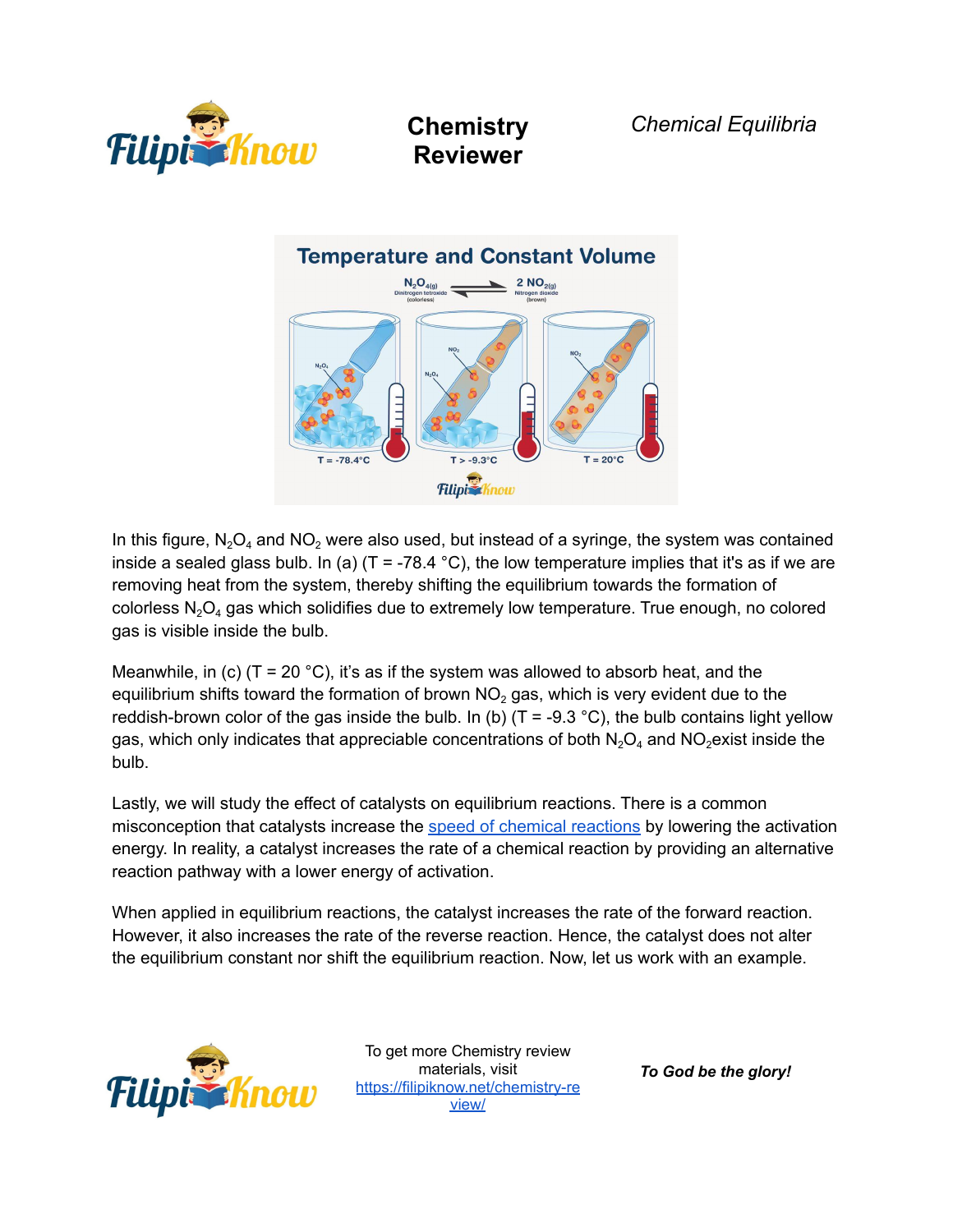

*Chemical Equilibria*

### **Sample Problem:**

Determine the effect of the following conditions on the hypothetical equilibrium reaction shown below. Briefly explain the effect that you selected.

$$
A_{(s)}
$$
 + B<sub>(aq)</sub> + 2C<sub>(g)</sub> + heat  $\rightleftharpoons$  D<sub>(g)</sub> + E<sub>(l)</sub>

**Solution:**

| <b>CONDITION</b> | <b>EFFECT</b>          | <b>EXPLANATION</b>                                                                                                              |
|------------------|------------------------|---------------------------------------------------------------------------------------------------------------------------------|
| ↑P               | shifts to the<br>right | High pressure entails lower volume; shifts toward the<br>side with a lower number of gas molecules formed                       |
| $\downarrow$ [B] | shifts to the<br>left  | Reactants were removed; shifting the equilibrium to<br>the left to compensate for the removal of B                              |
| ŢΤ               | shifts to the<br>left  | Heat is being removed; shift towards the side where<br>heat is being formed to compensate for the heat that<br>is being removed |
| $\uparrow$ [E]   | no effect              | Changes in the concentration of liquid species do not<br>affect the equilibrium                                                 |



To get more Chemistry review materials, visit [https://filipiknow.net/chemistry-re](https://filipiknow.net/chemistry-review/) [view/](https://filipiknow.net/chemistry-review/)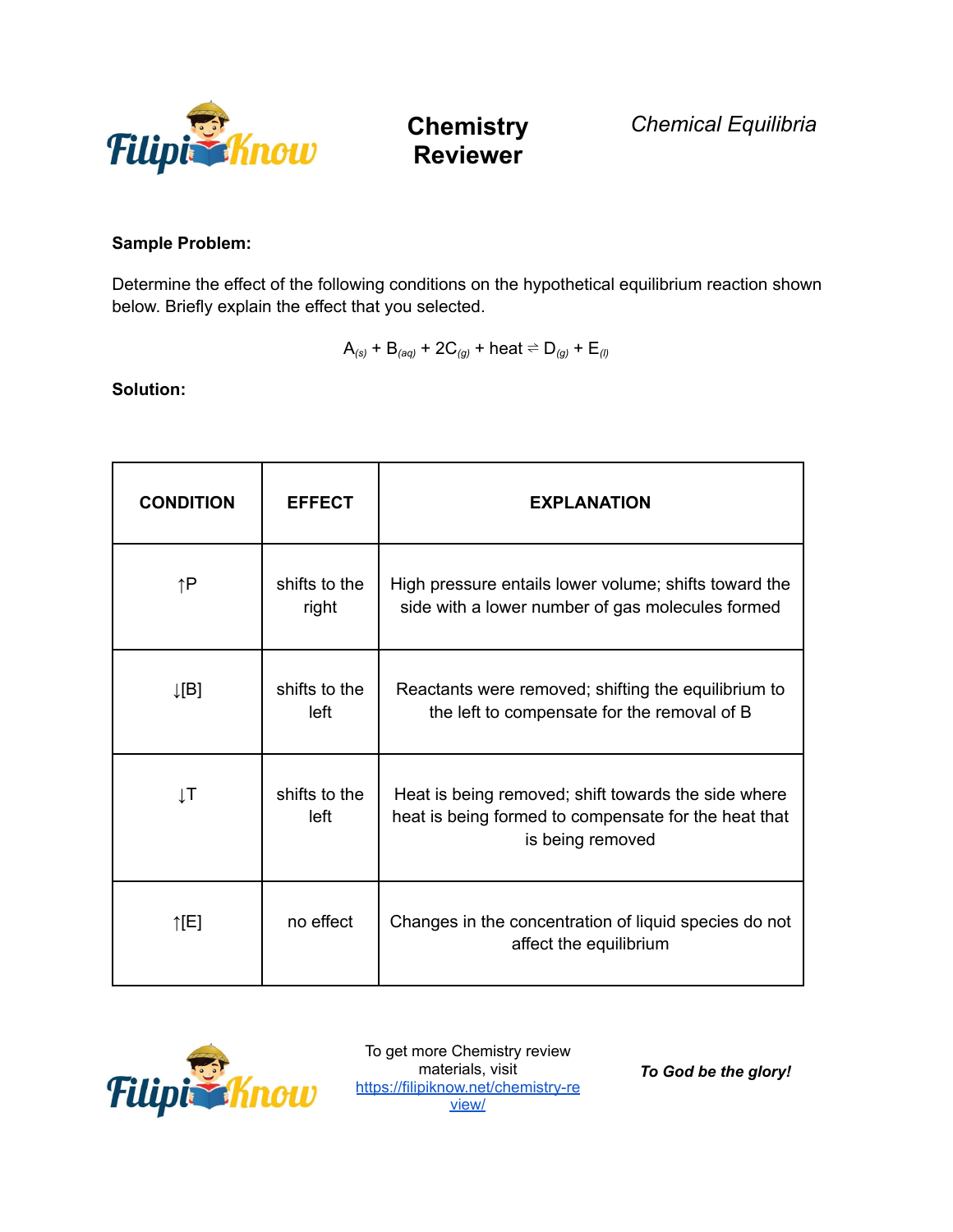

| ↑V                    | shifts to the<br>left | Increasing the volume result in a shift towards the<br>side with a larger number of gas molecules formed |
|-----------------------|-----------------------|----------------------------------------------------------------------------------------------------------|
| $\uparrow$ [A]        | no effect             | Changes in the concentration of solid species do not<br>affect the equilibrium                           |
| catalyst was<br>added | no effect             | Catalysts have no net effect on equilibrium reactions                                                    |

### **Writing Equilibrium Constant Expressions**

Consider the hypothetical reaction

$$
aA_{(aq)} + bB_{(g)} \rightleftharpoons cC_{(g)} + dD_{(aq)}
$$

where A and B are the reactants, C, and D are the products, and a, b, c, and d are the numerical coefficients in a balanced chemical reaction. For any equilibrium reaction, an expression for the equilibrium constant expression can be written as follows:

$$
K_{eq} = \frac{[C]^c[D]^d}{[A]^a[B]^b}
$$



To get more Chemistry review materials, visit [https://filipiknow.net/chemistry-re](https://filipiknow.net/chemistry-review/) [view/](https://filipiknow.net/chemistry-review/)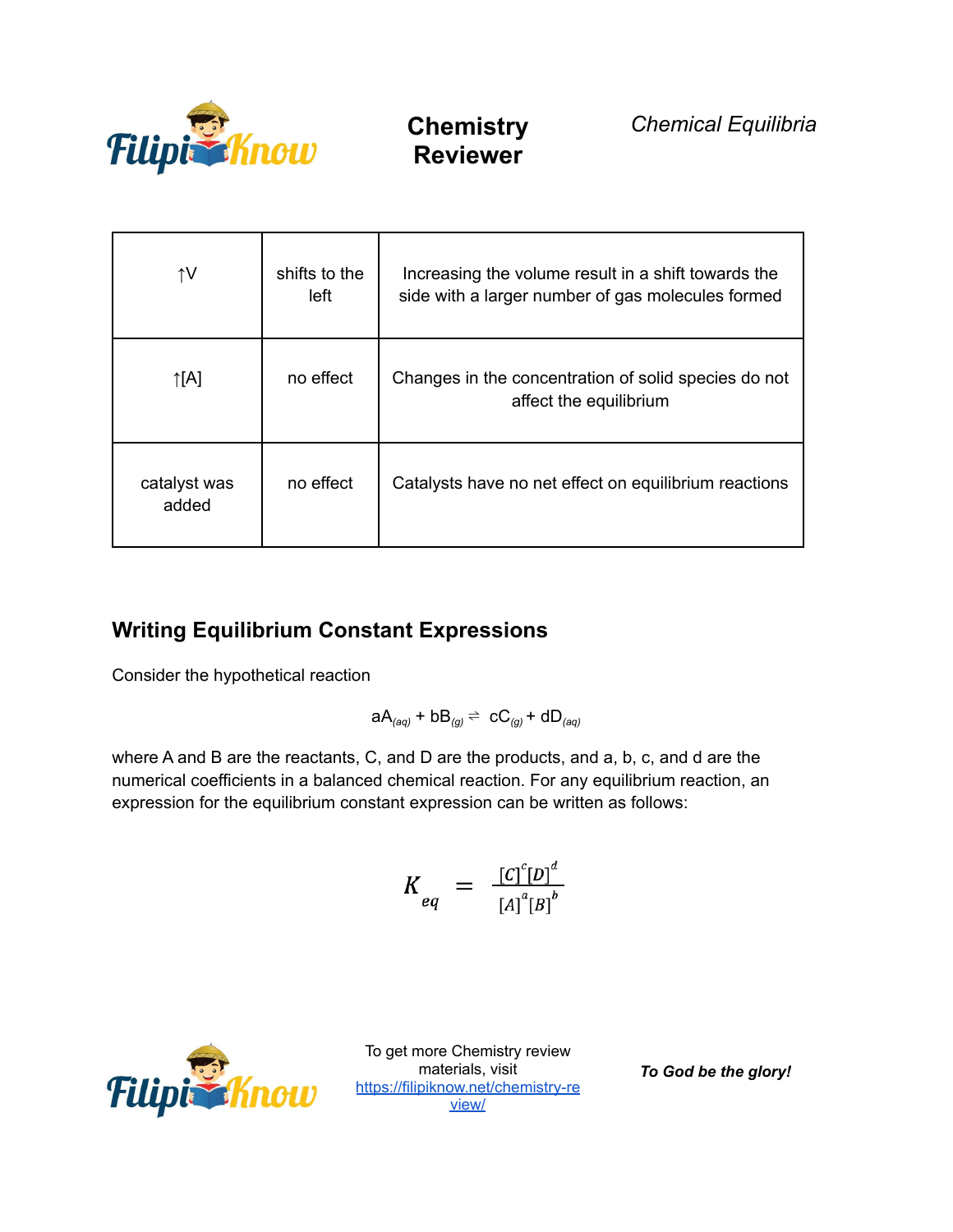

In simple terms, the  $K_{eq}$  expression is equal to the product of the equilibrium concentration (or partial pressure for gaseous species) of the products raised to their coefficients in a balanced chemical reaction, all over the product of the equilibrium concentration (or partial pressure for gaseous species) of the reactants raised to their coefficients in a balanced chemical reaction.

Take note that **only aqueous and gaseous species must be included in the equilibrium constant expression**. Solids and liquids are not included because their concentrations are so large that it is almost unchanged in any equilibrium reactions.

#### **Sample Problem:**

Write the equilibrium constant expression for the following sets of reactions.

- 1.  $S_{(s)} + O_{2(a)} \rightleftharpoons SO_{3(a)}$
- 2.  $NH_{3(aq)} + H_2O_{(l)} \rightleftharpoons NH_4^+_{(aq)} + \leftarrow OH_{(aq)}$
- 3.  $H_2O_{(l)} \rightleftharpoons H_3O_{(aq)}^+ + \text{O}H_{(aq)}$

#### **Solution:**

The first thing you need to do before writing any  $K_{eq}$  expression is to ensure that the reaction you are considering is balanced. Otherwise, you will not be able to write the expression correctly. Also, always remember that only the gaseous and aqueous species must be included in the  $K_{eq}$  expression. Furthermore, take note that for gaseous species, P is more appropriate to use to denote that you are pertaining to the partial pressure of the gas.

Meanwhile, square brackets are more appropriate for aqueous solutions to signify that it is the concentration that is being considered. The table below gives the balanced chemical reaction and the appropriate  $K_{eq}$  expression.



To get more Chemistry review materials, visit [https://filipiknow.net/chemistry-re](https://filipiknow.net/chemistry-review/) [view/](https://filipiknow.net/chemistry-review/)